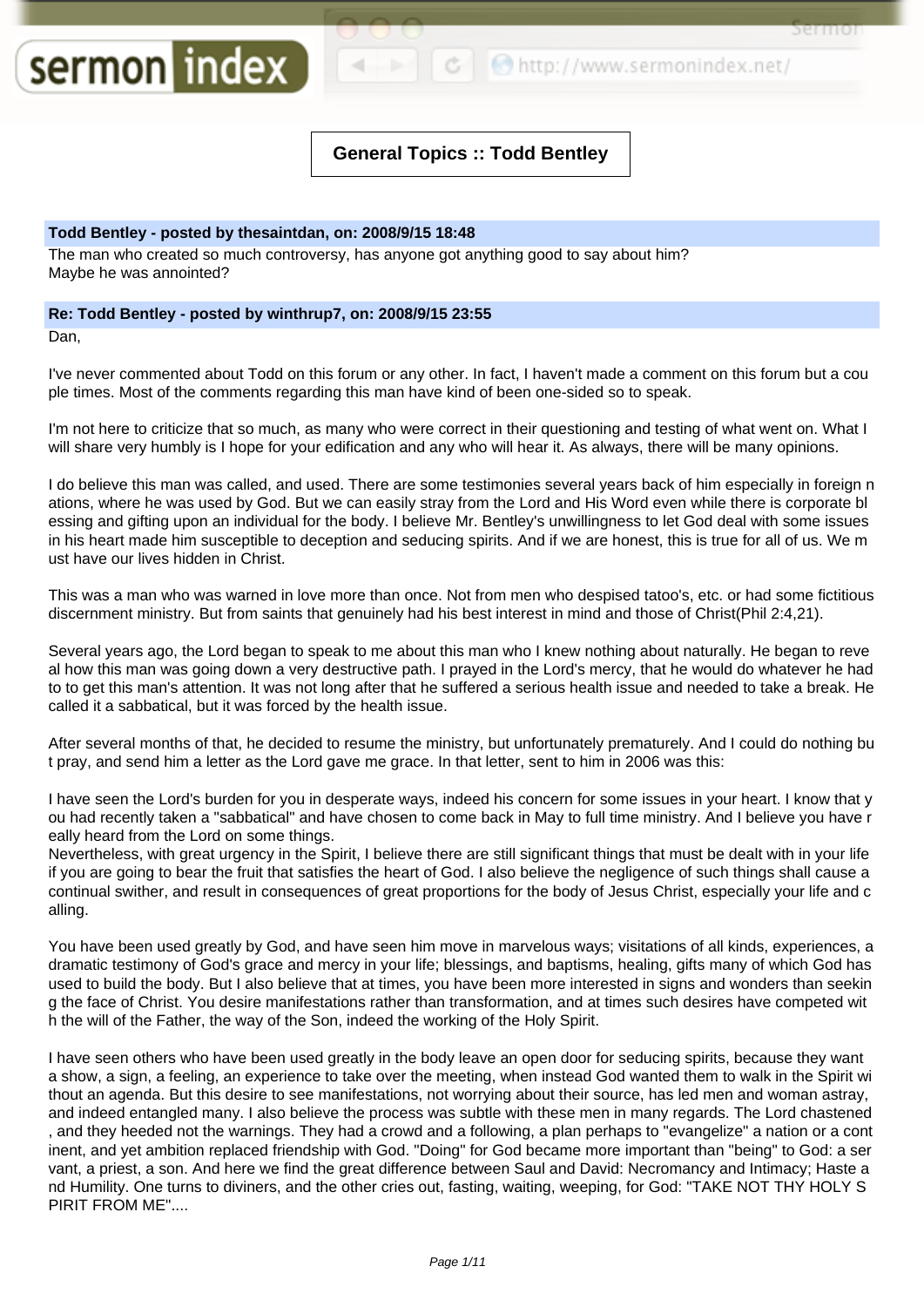God's jealous love for his people is great enough to remove everything we hold dear so we will look up again, and reme mber our desperate need of him. But also that we might catch a glimpse of his heart for us. And if you can receive it, I be lieve this is for you: STAY THERE. The Lord has spoken to you regarding some things that need to change, but I believe you have come short of giving him your whole heart and the time he requires to deal with those things. They have to be walked through in Christ, in the obscurity wherein you were called, not from a pulpit; the place of ministry unto the Lord ( priestly), not the place of ministry unto men. The word of the Lord to you was not to be more selective in conferences; it was to give him your entire schedule. It is to surrender, not selectively cut back. It is abandonment to Jesus Christ, not vi sitation. It is brokenness, not "successful-sacrificial" ministry. God wants to bring you into identification with his heart in s uch a way you will never think of moving outside of his grace again. Your goal is not evangelize there, hold a crusade he re, conference and seminars. Your goal is GOD HIMSELF: Phil 3.

It greatly grieves me to know the damage done to the body of Christ already. We must be on guard against even things t hat appear to be okay. And the only safeguard I know is to fall in love with Jesus, and present your body a living sacrific e. My heart breaks for Todd because I know God did call him. But there are many that turn back. Paul had to deal with f alse brethren, and false Apostles. It is not an easy thing. Some fall by the way side. Others get choked out. Some don't h ave roots. And others bear fruit.

May God raise up humble spiritual fathers to guard the flock, and correct those in error for the glory of God. But these ar e the kind of men that come under the most scrutiny because they have to deal with the hypocrisy of a man's heart. And this is something we do not want to see.

I hope you are encouraged to seek Christ first and be found in him. There is no other refuge save Jesus Christ.

# **Re: - posted by sermonindex (), on: 2008/9/16 0:04**

This is the recent letter from the board of directors of todd bentlys ministry:

August 15, 2008 From the Board of Directors

We wish to thank all of our friends and partners for the overwhelming flood of support and compassion we have received as a ministry on behalf of Todd and Shonnah Bentley. The many phone calls and emails of concern from people who ge nuinely love the Bentleys and Fresh Fire Ministries have been a great encouragement to all of us here during these past few days. In particular, the rallying of support and prayer for Todd and Shonnah by prominent leaders within the Body of Christ has been a beautiful indicator of the maturity and grace the Lord is bringing to his Bride.

We wish to acknowledge, however, that since our last statement from the Fresh Fire Board of Directors, we have discov ered new information revealing that Todd Bentley has entered into an unhealthy relationship on an emotional level with a female member of his staff. In light of this new information and in consultation with his leaders and advisors, Todd Bentle y has agreed to step down from his position on the Board of Directors and to refrain from all public ministry for a season to receive counsel in his personal life.

On behalf of the Fresh Fire leadership and the Board of Directors we wish to apologize to our friends and partners and t o the larger body of Christ and to ask for your forgiveness. We are truly sorry for the pain many of you must feel and so r egret that in the midst of great revival, the enemy has found a way into our camp. To those who have stood by us, we wi sh to thank you for what in many cases has been years of support. Thank you for your financial giving towards the vision of this ministry, and thank you especially for your prayers. For those of our partners, friends and supporters who may be struggling with the recent disclosures and finding continued support of this ministry in conflict with either conscience or c onviction, we release and bless you with all our hearts and trust that God will redeem in your hearts the good that He ha s accomplished in your lives through this ministry. It is our sincerest hope and prayer that the Lord bless you and bring y ou into your fullest destiny in Him.

When this ministry was initially birthed in May of 1998, Todd had but one simple desire in his heart  $\hat{A}$  to see the world c ome to know Jesus. Now, only 10 years later, Fresh Fire Ministries has grown to become a Resource Center that is liter ally reaching out to all the corners of the Earth. There have been dozens of associate ministries, scores of interns and h undreds of graduates from the Supernatural Training Center. Over 60 nations have received a combined total of more th an five million dollars in humanitarian aid and we have seen well over one million conversions for Jesus Christ.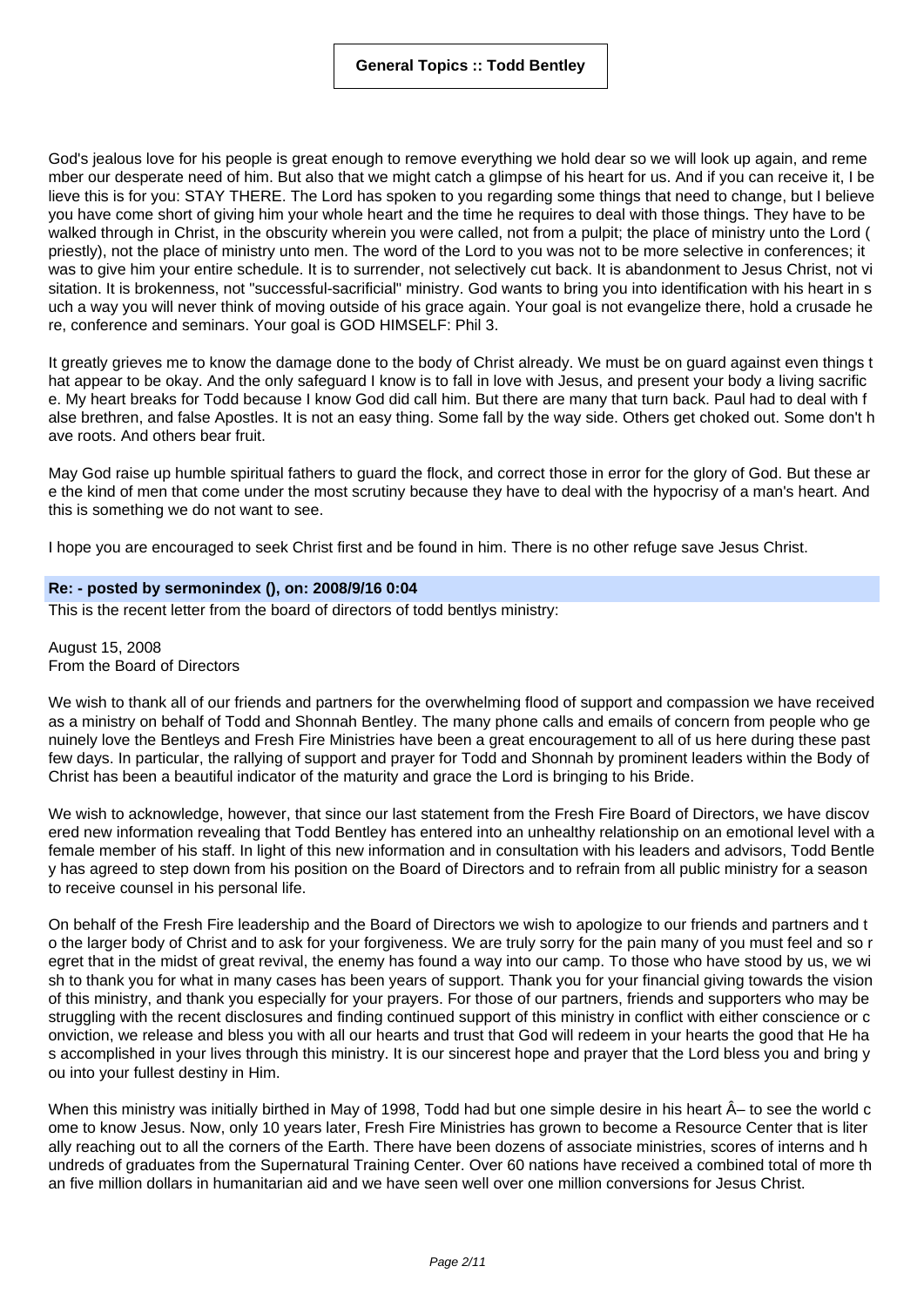And so, the question can well be asked... where do we go from here? It is true that we are deeply saddened by these re cent events, but it hasnÂ't shaken our faith in either God or His goodness towards us and with the help of wise and com passionate leaders within the body, we will do everything within our power to see our brother and sister healed and resto red.

As a ministry, we can not forsake the vision and heartbeat upon which Todd Bentley founded Fresh Fire Ministries which is simply this:

# Matthew 10:7-8

And as you go, Preach, saying,  $\hat{A}$ "The kingdom of heaven is at hand $\hat{A}$ " Heal the sick, cleanse the lepers, raise the dead, cast out demons. Freely you have received, freely give.

While Todd and Shonnah each go through the necessary steps towards restoration and wholeness, we are compelled, with the resources with which God has entrusted us, to continue to spread GodÂ's love and power all over the world.

There are many noble activities and endeavors in which Fresh Fire Ministries is involved, initiated by Todd, and to which we are still committed. We have the Supernatural Training Centre, our school of ministry, already in itÂ's fourth full year and with more than 50 students already enrolled weÂ're believing for an amazing year of biblical instruction, practical ap plication and encounters with the presence of God. Many mature and gifted speakers and associates, graduated interns and teachers filled brim-full with the DNA and fire of this ministry are ready to pour revelation and passion into the hungr y hearts of this coming yearÂ's student body.

We will continue to host conferences in our region with speakers and worship leaders from around the nation whose me ssage and mandates resonate with the vision and heart of Fresh Fire Ministries. In addition, we are committed to suppor ting the growing  $\hat{A}$ "OutPourings $\hat{A}$ " across North America and around the world with our Associates, with encouragement and prayer support. In ToddÂ's own words, "What God is doing is bigger than one man", and we now have a golden opportunity as the Body of Christ to pick up the baton and to run with perseverance for His glory.

Our missions department is progressing, as previously mentioned, with our major African crusade. With close to 100 tea m members in attendance, excitement is beginning to build and team members have responded that they are still believi ng God for the most amazing missions trip ever! Our Uganda Jesus Village in Kampala is forging ahead with the recent acquisition of 35 acres of land 30 minutes drive from our present location. Two of the 15 homes planned for the property are nearing completion, and the expanded village, when finished, will house almost 150 orphans rescued from war torn northern Uganda.

So whether in our ChildrenÂ's Home in Africa, in our Supernatural Training Centre in British Columbia, in the revival me etings and outpourings spreading around the globe, or in taking teams to minister compassion and practical assistance t o the poor in the far corners of the Earth, we have been and still are committed to bringing love, hope and a demonstrati on of the saving, healing, delivering power of the Gospel to a world in need.

Thank you all once again for your prayers and support. We bless each and every one of you in whatever decision you m ust make. Please know that our heart in all of this is to see the name of the Lord vindicated, and we take great encourag ement from Psalm 23 and the LordÂ's promise that He will  $\hat{A}^*$ lead us in paths of righteousness for His nameÂ's sake. $\hat{A}^*$ Together we look to the mercy and wisdom of our loving Father and we remain as ever, your brothers and sisters in Chri st.

The Fresh Fire Board of Directors

### **Re: Todd Bentley, on: 2008/9/16 8:01**

Quote: -------------------------Maybe he was annointed? -------------------------

He was annointed... but not of God. God would not "annoint" a false teacher/prophet.

You should take a look at a thread I started a week ago called "Eat The Meat And Spit Out The Bones". It's a thread abo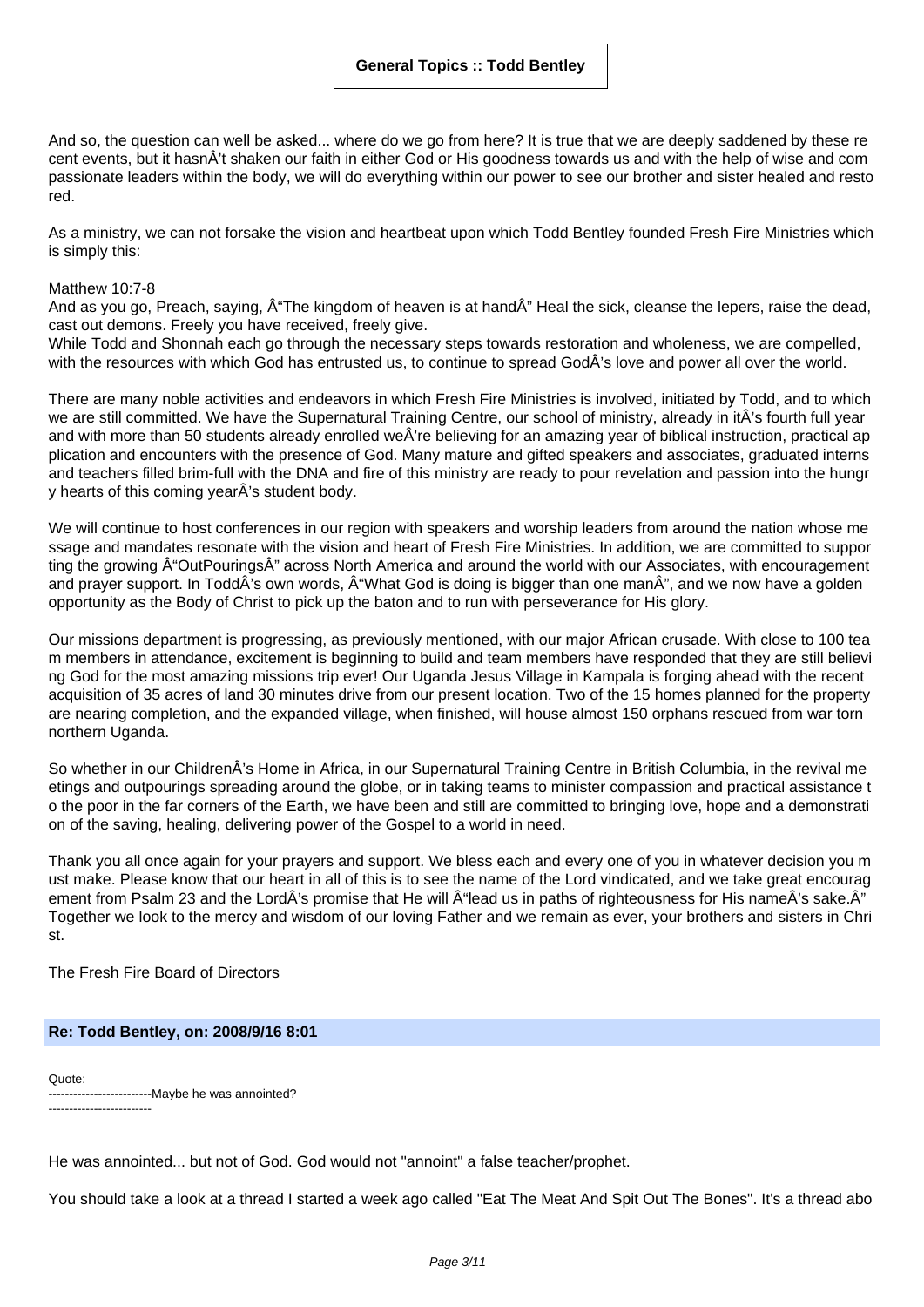ut how you might find a morsel of good food in a pig slop trough... but is that really where we're going to find the whole c ouncel of God?

Krispy

# **Re: - posted by PaulWest (), on: 2008/9/16 11:31**

Quote:

-------------------------My heart breaks for Todd because I know God did call him. But there are many that turn back. -------------------------

God calls all believers; the question is "to where and to what capacity?" As far as someone turning back, yes this is feasi ble, but we must also ask where did he turn back from? Multitudes of believers are in areas God never ordained for the m to be, even though great signs and wonders are evident in their midst and people are ostensibly turning to God in the droves. Unbroken men often venture into unauthorized territory simply because they sense God's calling on their lives. T his may be so, but the Lord must first break before He sends. Many of us jump the gun and head to the OR having neve r finished medical school (or even started it, in most cases) and so we see alot of bad surgery although the results may be fair from time to time. In the end, however, we witness nothing but wide-scale infection leading to death.

What miserable estimation we have concerning the ministry of God's Word! If Christians afforded the same veneration a nd care and discretion to ministry as they do when picking and allowing cardiologists and vascular surgeons to practice medicine on them and their children, I venture to say we would see vastly different results...and we would know for sure who was called and who wasn't.

In this regard, the heathen are wiser than we are. The ways of the world's professions are more efficacious than the way the church is run; sending men without brokeness and godly intimacy straight to the operation table of an open, precious soul with their contaminated scalpels and saws - and what messes they make!

### **Re: - posted by winthrup7, on: 2008/9/16 13:08**

Quote:

-------------------------Multitudes of believers are in areas God never ordained for them to be... -------------------------

#### Quote:

-------------------------If Christians afforded the same veneration and care and discretion to ministry as they do when picking and allowing cardiologists an d vascular surgeons to practice medicine on them and their children, I venture to say we would see vastly different results...and we would know for sur e who was called and who wasn't. -------------------------

Unfortunately many are not in the place where God "ordained them to be". And to your point of preparation: The conditio ns of discipleship given to us by our Lord in verses 26, 27, and 33 mean that the men and women He is going to use in His mighty building enterprises are those in whom He has done everything. "If anyone comes to Me and does not hate hi s father and mother, wife and children, brothers and sisters, yes, and his own life also, he cannot be My disciple " (Luke 14:26 ). This verse teaches us that the only men and women our Lord will use in His building enterprises are those who love Him personally, passionately, and with great devotion $\tilde{A}$ — those who have a love for Him that goes far beyond any o f the closest relationships on earth. The conditions are strict, but they are glorious. Oswald Chambers, My Utmost, May 7, 2008: Building for Eternity.

As to the heathen being wiser, perhaps. But I think we have to consider the reasons why we are so easily deceived, and get swept away. The warnings in scriptures are clear (2 Peter 2). But I'm convinced there is no safeguard accept we hid e ourselves in Christ through his Word.

I think of "Let me not see my Wretchedness" by Carter Conlon, which he preached at the conference hosted by SI. He s poke of the issue of not wanting to see something about ourselves in the light of Christ. If we refuse to allow the Holy Spi rit to show us what sin, righteousness, and judgement is, however sincere our zeal, or however noble our cause, no matt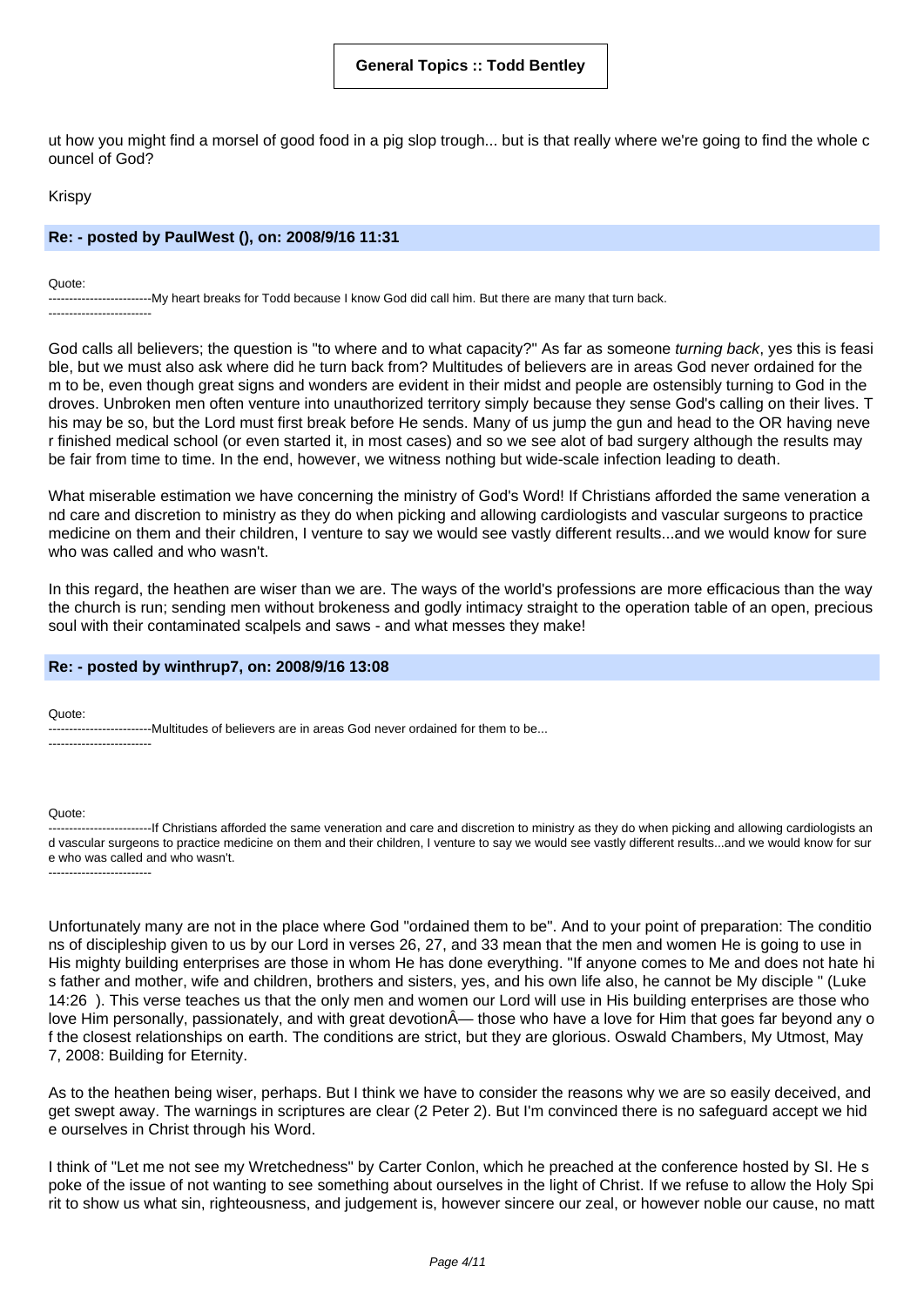er our education, experience or training, there will something false about us.

To love the truth is to see it when God shows us the most wicked and vile rebellion in our own heart. Then you find the c ross of Jesus Christ as it actually is. You find the Son of God stoop down to wash those calloused stenchful feet which li ke Peter we'd prefer he would leave alone. It's when we can hear God say "Do you love me" for every time we denied hi m. That's when we begin to be identified with his interests and his heart. But so long as we are only interested in a caree r, our own success, or to appear before men, we cannot go forth as one who has heard him say in truth, "Feed my Shee p".

Jesus is The Way, The Truth, The Life. If there is a veneration for preaching, I know it is at least this:

"And he said to all, If any will come after me, let him deny himself, and take up his cross daily, and follow me."

"If any come to me, and hate not his father, and mother, and wife, and children, and brethren, and sisters, yea, and his own life also, he cannot be my disciple."

"And he said to all, If any will come after me, let him deny himself, and take up his cross daily, and follow me. "

### **Re: - posted by PaulWest (), on: 2008/9/16 13:27**

#### Quote:

-------------------------As to the heathen being wiser, perhaps. But I think we have to consider the reasons why we are so easily deceived, and get swept away. The warnings in scriptures are clear (2 Peter 2). But I'm convinced there is no safeguard accept we hide ourselves in Christ through his Word. -------------------------

I agree with your assessment of not being safeguarded by the Word of God; I bring the majority of culpability therefore b ack to the ones who support these butchers: the endorsers, the "charismatic medical board" that seems to vouch for the m unreservedly and dedicate an entire page to them in the spiritual yellow pages; these are ultimately the *unsafequarde* d ministers, the ones who allow men like Bentley to practice their craft and exact influence over those who are sick. It's a ll about exposure. Just look at how he was endorsed by so many trusted pastors. I can tell you with experience that man y believers are still young (as you and I once were) and not well-versed in scripure yet, not because of themselves, but b ecause of those older and more mature who have the ability - and not to mention, duty - to direct them to scripture's sec urity and yet fail to. These unprotected ones are consequently snatched away and allured by this sort of malpractice; an d apart from not being safeguarded, many are not yet even saved. We should understand that many who are saved are still drinking milk, and not yet able to withstand the sick meat of men like Bentely and others. This was the fulcrum of Pa ul's letter to the Colossians. Here we see two factors coming into play: the venturing of self-willed men into unauthorized territory, and the negligence of those entrusted to feed the lambs with good, wholesome doctrine. This ought to be the in tial inoculation from the Bentelyesque bacteriums that assuage primarily the young and virulent (albeit unprotected) belie vers.

As far as the Word of God goes, one can read the Word of God with reslove and still be grossly misled. It all depends up on the color of the lense through which the Word is scrutinized.

### **Re: - posted by learn (), on: 2008/9/16 14:36**

Quote: -------------------------

Quote:

-------------------------My heart breaks for Todd because I know God did call him. But there are many that turn back.

------------------------- -------------------------

How do you know Winthrup7? This is not a trick question. Just sincerely want to know.

1) How do you know that its not the devil that inserted the thought?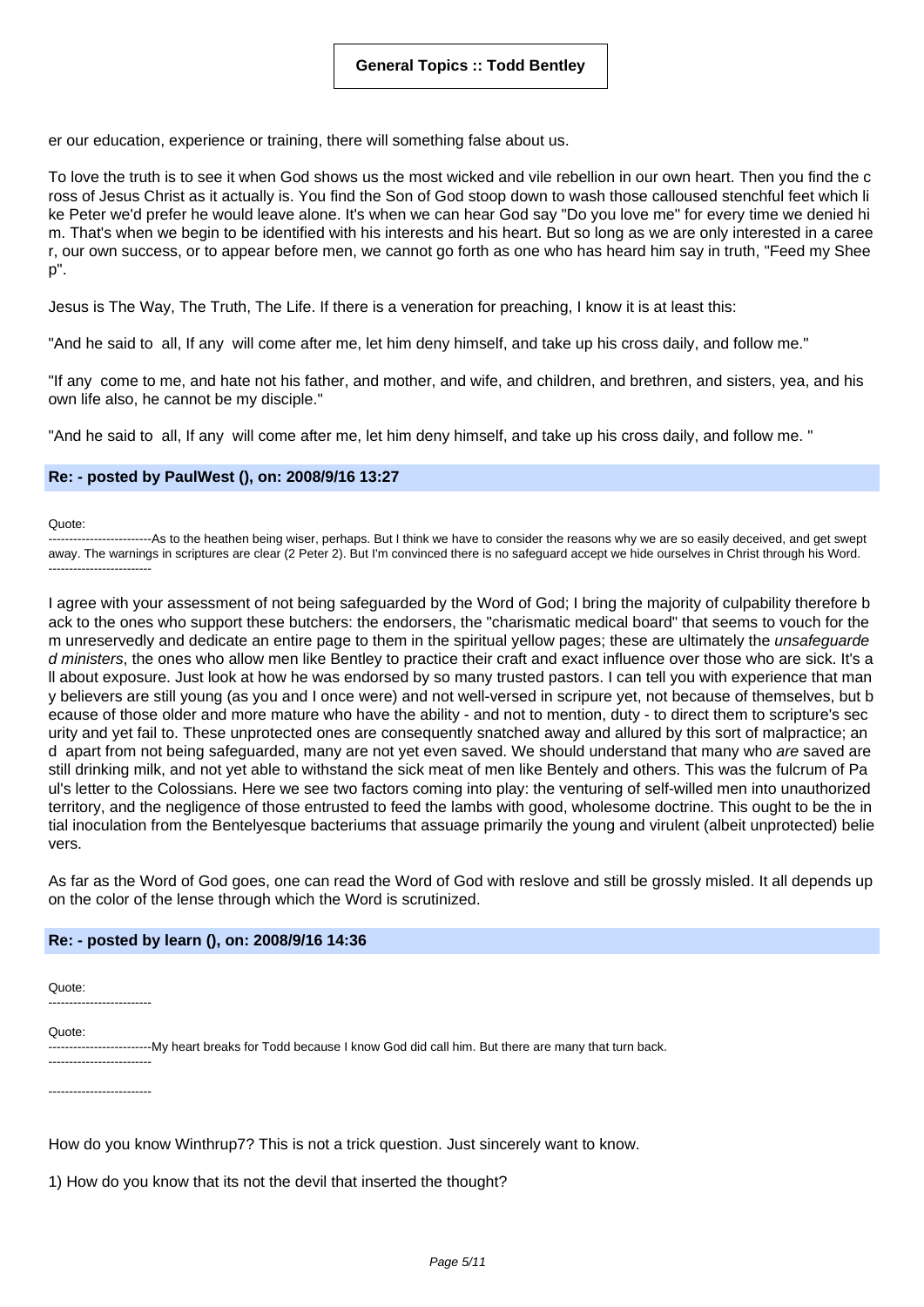2) How do you know that there was no misreading of what God wanted from you if you sincerely believe it is from God. T hanks

### **Re: - posted by winthrup7, on: 2008/9/16 17:33**

Quote:

-----------------------------How do you know Winthrup7? This is not a trick question. Just sincerely want to know. 1) How do you know that its not the devil th at inserted the thought? 2) How do you know that there was no misreading of what God wanted from you if you sincerely believe it is from God. Thank s -------------------------

I will ask you to read my entire post if you haven't already. People sometimes take the most objectionable or provocative quote and run with it, and wanted to make sure you read it all so you can understand where I am coming from. But I'm n ot sure I can provide an answer that could satisfy your inquiry. But I will reply with this. I don't want get too off track of th e thread, so feel free to take this off line (email) if you have further questions. I most likely won't reply further down this li ne as to go on a tangent.

One of the most controversial issues in the church is the issue of knowing God's will. I think it is fair to say that we know i n part, and we all know very little. But God's Word and desire is expressly for us in this:

For this cause we also, since the day we heard , do not cease to pray for you, and to desire that ye might be filled with th e knowledge of his will in all wisdom and spiritual understanding; That ye might walk worthy of the Lord unto all pleasing, being fruitful in every good work, and increasing in the knowledge of God; Col 1:9-10

That ye may approve things that are excellent; that ye may be sincere and without offence till the day of Christ; Phil 1:10 .

I beseech you therefore, brethren, by the mercies of God, that ye present your bodies a living sacrifice, holy, acceptable unto God, your reasonable service. And be not conformed to this world: but be ye transformed by the renewing of your mind, that ye may prove what that good, and acceptable, and perfect, will of God.

I am persuaded that unless we are presenting our bodies a living sacrifice as his word declares, we cannot prove that w hich is good and acceptable, and the perfect will of God. I think that is pretty straight forward. That in no way infers we s hall be "know it alls" concerning others, or even ourselves. And in no way must one think to "insert oneself" into others li ves unless it is God who sends him. But it was Paul's prayer, desire, and command for us in Christ by the Holy Spirit to b e in a place where we could approve those things that are excellent; those things that please the Lord, and those that do n't. I think a part of that is being able to receive correction, or instruction from others in Christ. Unfortunately, we live in a time where the attitude is "no one is going to tell me what to do".

For some, the pride of their independence has facilitated a deception of an ultimate kind when it comes to understan ding true biblical edification, and his pleasing will. For others, a lust of other things, or conformity to this world, has facilit ated their deception, whatever it may be.

As I said previously, and I want to emphasize, I think the only safeguard is God, His Word; Having the entirety of one's lif e hidden in Christ as a living sacrifice.

1. God does will for us to be able to approve, understand, test, prove, these things. God's Word is sufficient. (see scriptu res above).

2. God at times uses people to warn, exhort, encourage correct (1 Thes. 4:1, 5:14, Heb 3:13,1 Peter 5:1, Jude 1:3, etc.). It's commanded and expected. But its also dangerous to be an "amateur providence" in others lives especially when Go d does not send you. The Lord knows we have too many people merely giving opinions.

3. One of the most difficult things for Christians to understand is that there are: A) People who have been called of God, and have fallen into sin; B) People who have been called, fallen, and have been given over to seducing spirits and a stro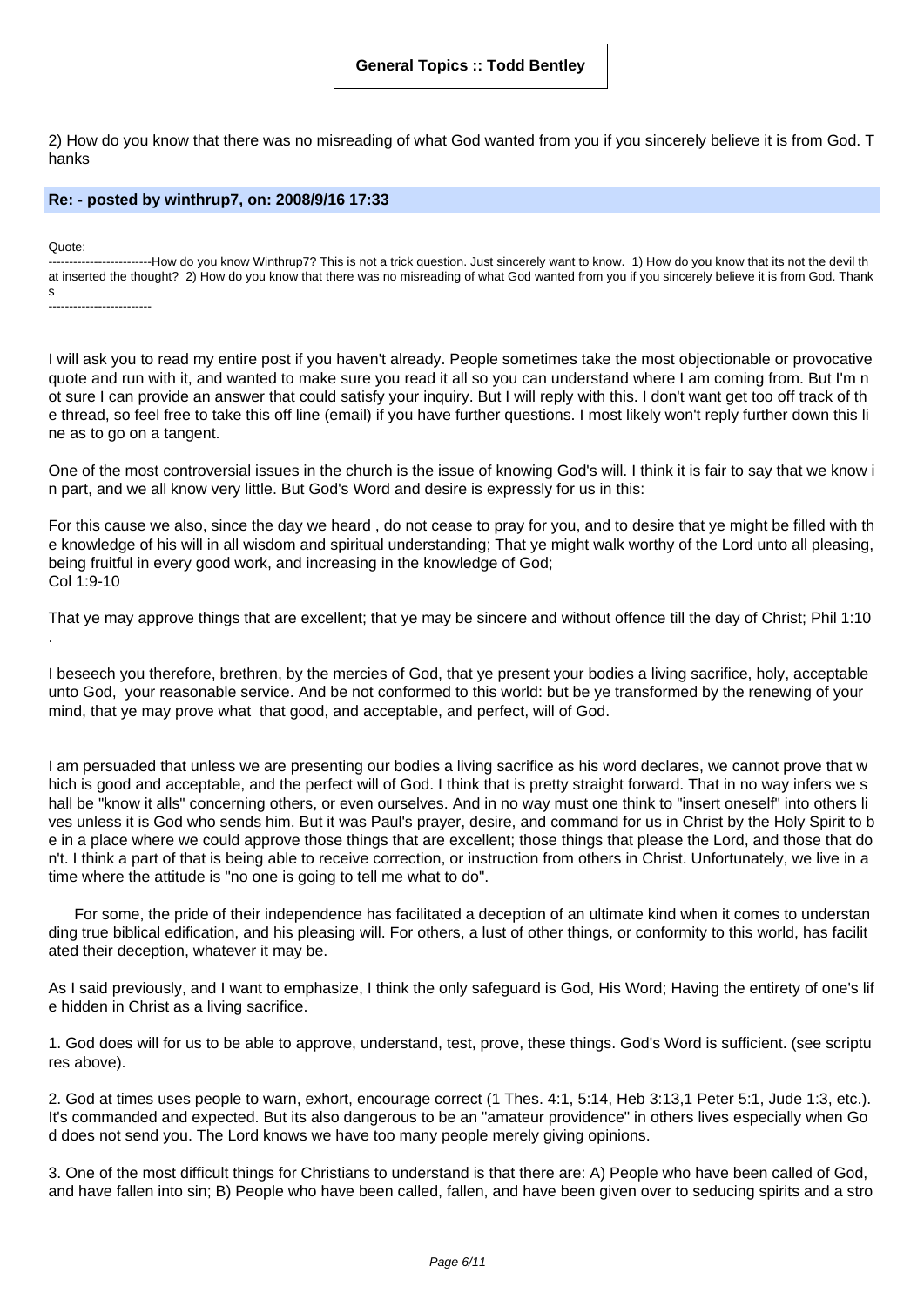ng delusion; C) Those that have never been called, and have been false from the beginning, but may have a form of god liness, or may operate under false signs and wonders.

The main opinion of this man might well be that he was never called (C). You can conclude that although I have not. It's not worth my words to argue intently about it. As I said, great damage has been done to the body of Jesus Christ and th at is my concern. But I do think we have a tendency to kind of say, "we'll see I knew it, it's not God." And we are free to d o that, and maybe that's okay. I am persuaded it would be better if we came to a fuller understanding of what God revea ls in his word, in part so we don't get led astray, or overly discouraged when we see a minister fall, or a false prophet ex posed for what he is. Also, I think the Lord uses times like this to warn us, and to teach us things.

Consider the following:

1. Demas forsook Paul loving this present

world.

2. Saul was called, anointed of the Holy Spirit, used, prophesied, and in the end sought a diviner for an answer. He was removed, and died.

3. God uses Balaam to bless Israel even though he loved the wages of unrighteousness.

4. Simon the Sorcerer (Acts 8) himself believed and was baptized.

5. Jehu prophesied and executed the judgements of God, was blessed for it, but never departed from the sins of Jerobo am.

6. King Uzziah when he was full of pride, tried to enter God's temple and offer incense, resulting in his leprosy, removal f rom the throne, and exiled.

And there are many more biblical examples, each which reveal perhaps a different issue in their heart.

But the point I want to make is this: A lot of times in the Bible, there are men that fall that were used and called of God. A nd we must understand that. We also have to understand that there are "false brethren", "false apostles", "many false pr ophets", "wolves in sheeps clothing";

But Jesus Christ is still on the throne. Amen.

The question you had was this: How do you know I wasn't deceived about him being called or writing the letter?

I can't give you the answer directly.

I know this:

That quote was never an endorsement of his ministry. But that letter (a portion of which I posted) was sent to someone I believe had fallen from grace years ago.

I prayed earnestly for the Lord to get this man's attention and take him out of ministry. God did that very shortly after my prayer.

I prayed earnestly for there to be a direct witness from the Lord to him, regarding some on the content of my letter. And t he week he was to receive the letter (a few days after I sent it); He posted a weekly teaching on his website, which inclu ded some of the same topics, and passages. I took this as God answering my prayer very clearly.

About a month ago, the Lord told me to get up and go to the computer. He said he wanted to show me something. I didn' t browse around but waited and asked what he wanted me to do. He had me type in Todd Bentley's name (not a frequen t habit). And I found out that he was being separating from his wife, etc. It happened to be within 24 hours of when the st ory broke.

And I grieved because it was reminder of all the damage that was done over the past several years, and how the hurt th e body of Christ, and led many into deception, and to the receiving of things that were not of God.

I can tell you that. But whether or not he was called of God is for each one to seek him first and believe God's Word. He may choose not tell you whether he was called or not. We may not agree on that issue. My hope is that he shows those inquiring where the danger was if he hasn't revealed that already, and does so with a revelation of his burden and his he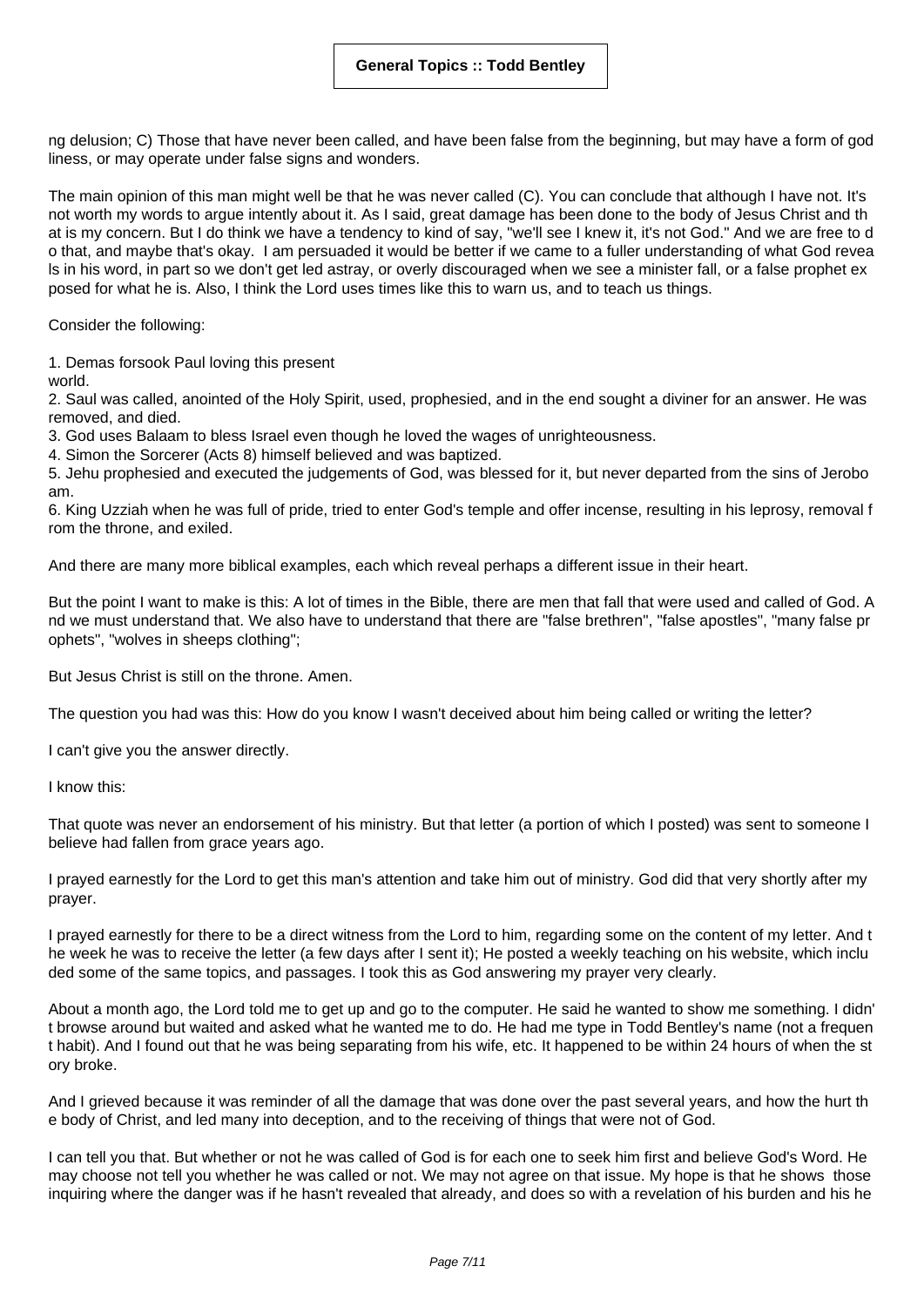art for all parties affected.

But to seek him first means that he must strip you of all prejudice and pretense whatever it may be, coming humbly unto Christ and his throne of grace.

May we fall in love with Christ so much so that the answer isn't the most important thing. But knowing him is.

"I beseech you therefore, brethren, by the mercies of God, that ye present your bodies a living sacrifice, holy, acceptable unto God, your reasonable service. And be not conformed to this world: but be ye transformed by the renewing of your mind, that ye may prove what that good, and acceptable, and perfect, will of God. For I say, through the grace given unt o me, to every man that is among you, not to think more highly than he ought to think; but to think soberly, according as God hath dealt to every man the measure of faith." (Rom. 12:1-3)

### **Re: - posted by learn (), on: 2008/9/16 21:01**

Thanks for your reply. I did already read your entire post before I posted my earlier question. Thanks once again

# **Re: - posted by ChrisJD (), on: 2008/9/16 22:03**

Hi everyone.

Winthrup, how are you?

I was reading through the posts here and I'm wondering about something that you wrote. I'm sorry to detract from the dis cussion, but it seems important enough to ask. You had said,

"As I said previously, and I want to emphasize, I think the only safeguard is God, His Word; Having the entirety of one's l ife hidden in Christ as a living sacrifice."

It seems as though you are making this statement in the context of being safe from deception? But, are you suggesting t hat a believer's life is not fully hidden in Christ except they have some particular measure of devotion?

This seems contrary to the Apostle's teaching in Colossians 3:3.

Thank you for your time,

Chris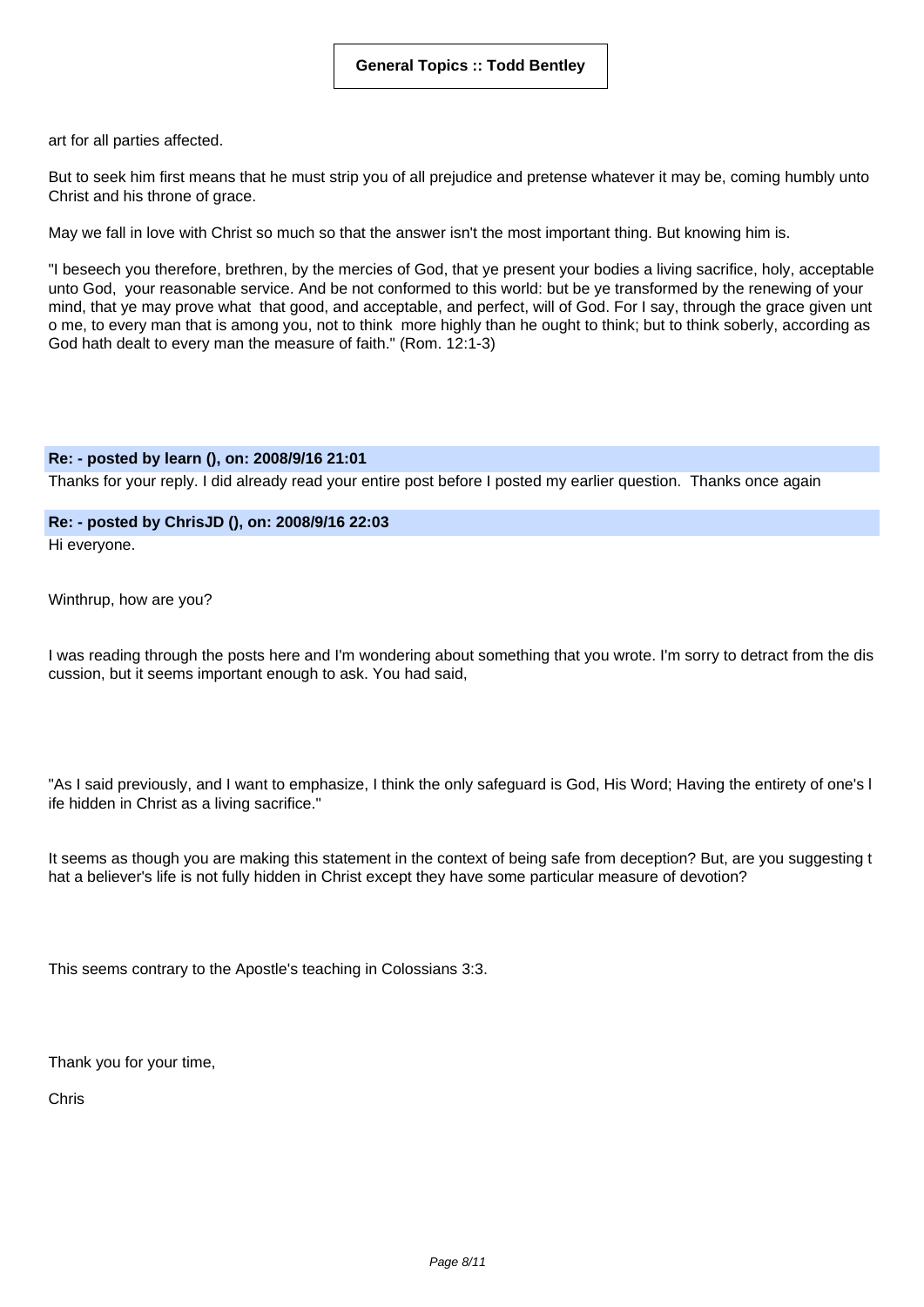### **Re: - posted by winthrup7, on: 2008/9/16 23:03**

Quote:

-------------------------"As I said previously, and I want to emphasize, I think the only safeguard is God, His Word; Having the entirety of one's life hidden i n Christ as a living sacrifice." -------------------------

#### your quote:

Quote:

---- It seems as though you are making this statement in the context of being safe from deception? But, are you suggesting that a belie ver's life is not fully hidden in Christ except they have some particular measure of devotion? This seems contrary to the Apostle's teaching in Colossi ans 3:3. -------------------------

Hello Chris. I do not wish to imply that in any way works is the basis for the reality of Christ being in you, or your life hid with Christ as Colossians 3 says. I want to make that clear. As toward my statement, I would point to the second half of t hat statement which says: "as a living sacrifice". I think that is clearly instructive as Paul Beseeches us by the mercies of God. That is for the church, those who are in Christ, seated in heavenly places.

And I think you can find instruction and exhortation based on the reality of Christ in you in Col 3: If ye then be risen with Christ,

seek those things which are above, where Christ sitteth on the right hand of God. Set your affection on things above, not on things on the earth....

Why? "For ye are dead, and your life is hid with Christ in God."

Mortify therefore...v5 But now ye also put off...v8 put on the new ...v10 Put on therefore...v12

So I think living in the reality of a life hid in Christ means we participate and walk in God's Word but you cannot earn you r salvation by a type of devotion.

The point I do think considering is this: Understanding God's will as Paul stated (see below passages) did not seem to b e "automatic" for everyone just because they were saved. There was exhortation and instruction needed. I think Colossi ans 3 illustrates that very well. Since you are raised with Christ, ...

Paul prayed and desired that we would under and approve those things which are excellent. He beseeched us by God's Mercy to present ourselves to him a living sacrifice. Oh how we need that instruction today. On that note, I loved the arti cle someone posted from David Wilkerson called the Blink Generation. It kind of talked about how impulsive we make de cisions. It's on his blog as well. Might be worth a read.

With regard to the word hide, there are some wonderful passages in Psalms regarding his promise to keep us. May we h ide his word in our hearts. Here's one:

"Thou shalt hide them in the secret of thy presence from the pride of man: thou shalt keep them secretly in a pavilion fro m the strife of tongues." (Psalms 31:20)

Hope that answers your question. thanks.

edit: for readability.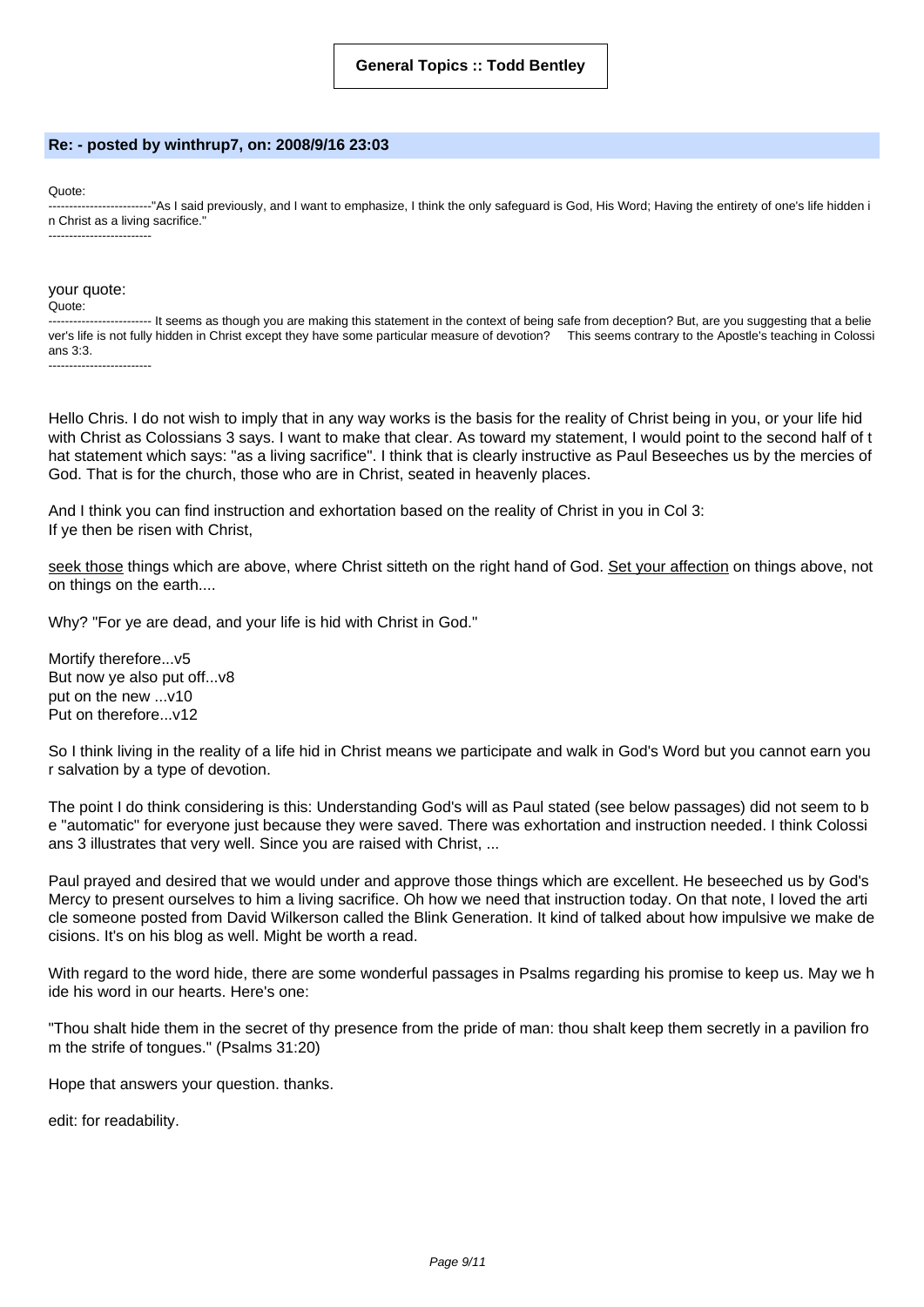# **Re: - posted by ChrisJD (), on: 2008/9/17 22:26**

Hi again winthrup and thank you for the reponse, I think it was helpful :)

"And I think you can find instruction and exhortation based on the reality of Christ in you in Col 3:

If ye then be risen with Christ,"

Right, I think that is a good point. My concern was whether or not you were suggesting that a believer's life is not fully hidden in Christ unless it **first** meets some measure of conformity or some other standard; it seems to me that if we appr oach it from that end that we are reversing the order.

I was reading in Colossians this morning and what stood out to me was the many declarations that the Apostle makes c oncerning believers **before** he gives the exhortations in chapter 3.

He writes to them of their having a hope in Heaven and of how the Gospel was bearing fruit in them and of how they had known the grace of God in truth, and of their being made meet or fit? for(EDIT: to be partakers of) the inheritance, and of being delievered from the power of darkness, of their being redeemed, forgiven, reconciled, and of having Christ in them the hope of Glory.

He says they were complete in Christ, circumcised in Christ, buried and risen with Christ, quickened with Christ and forgi ven of all trespasses. And he says that they had preached Christ that they may present every man perfect in Him.

It seems to me that to reverse this order or to suggest that we must conform ourselves **first** to Christ, in order to be **fully** in Him, is to flip the Gospel on it's head?

Does that make sense at all?

Thanks for taking the time to respond, and again, I'm sorry to distract from the topic if I have but I thought this was impor tant enough to ask,

Chris

Edited for clarification and to correct a typing error